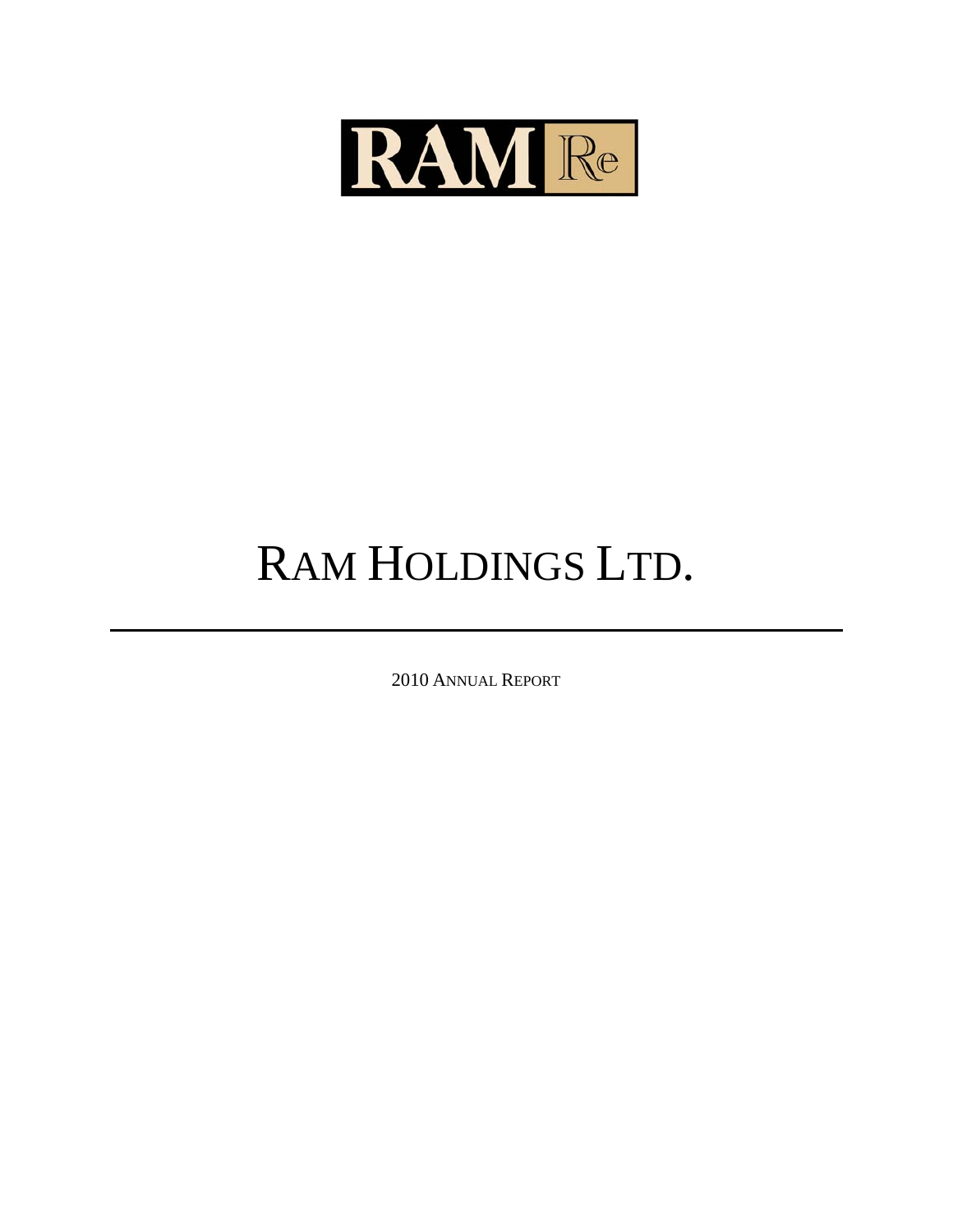# **RAM Holdings Ltd.**

# *TABLE OF CONTENTS*

| RAM Holdings Ltd. Consolidated Statements of Shareholders' Equity and Retained (Deficit) 16 |
|---------------------------------------------------------------------------------------------|
|                                                                                             |
|                                                                                             |
|                                                                                             |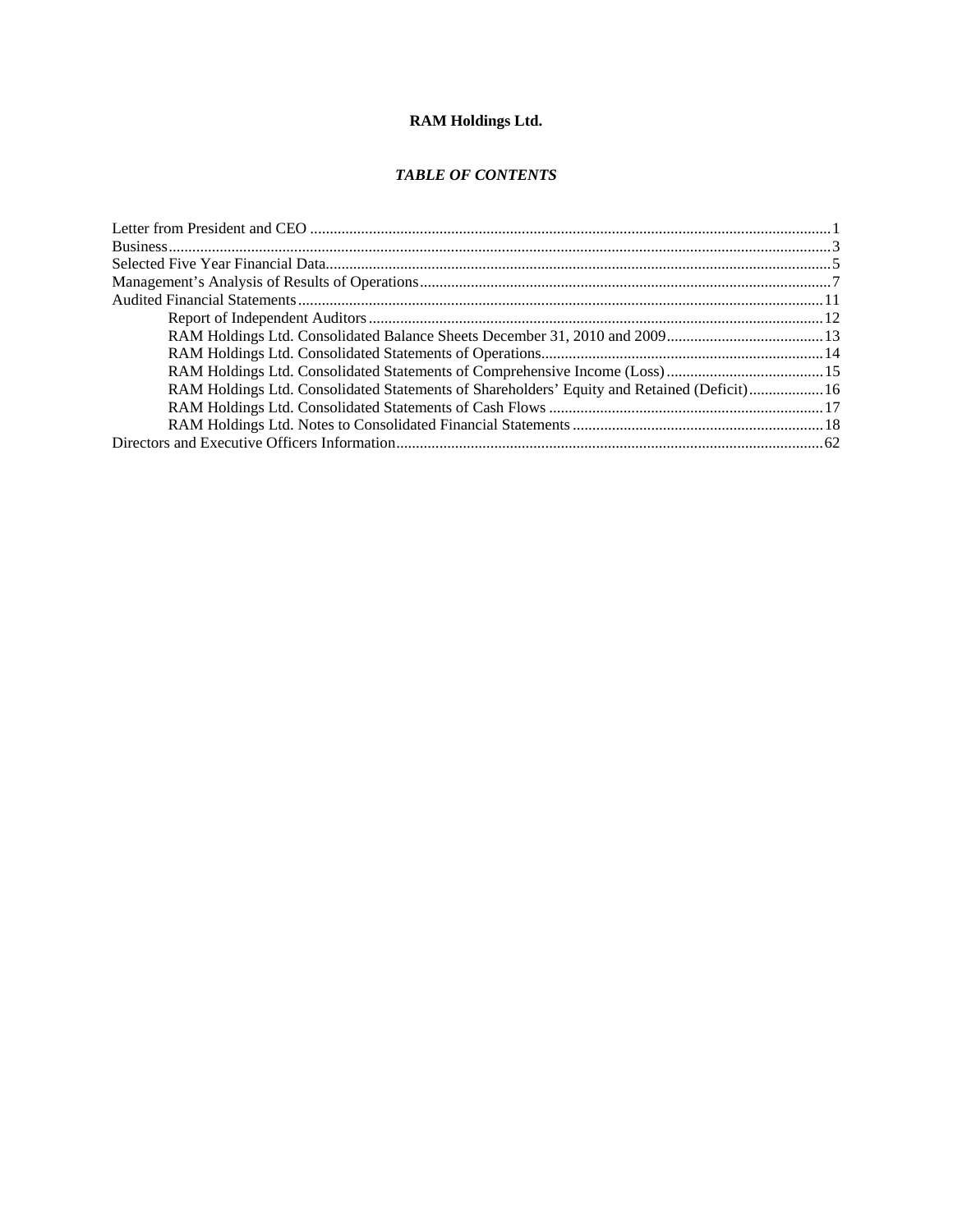Dear Shareholders:

As the credit crisis subsided and the world economy gradually recovered, in 2010 we continued to execute our strategy to reduce risk and expenses and to preserve capital. We reported full-year 2010 net income available to common shareholders of \$11.8 million. More importantly, however, our full-year 2010 net operating income was \$5.9 million, which is, in our view, a useful measure of the core financial performance of the Company.

Our 2010 net income was largely impacted by \$26.7 million of gains realized on the repurchase of \$35.0 million of our senior notes and \$15.3 million of our redeemable preference shares. While we are pleased that we were able to generate such gains, we are not anticipating additional repurchases in 2011. Our 2010 net income was also largely impacted by \$14.5 million of unrealized losses on credit derivatives. We consider this to be a non-operating item because unrealized losses on credit derivatives converge to zero as credit derivative exposures mature unless there are credit impairments.

Operating earnings were driven by earned premiums of \$16.8 million and investment income of \$11.5 million as the core assets of our company continue to generate ongoing revenue. Meanwhile, loss development was far lower in 2010 than in 2009, and operating expenses were reduced, resulting in the core operating earnings reported.

Our Company made significant progress in executing its run-off business objectives in 2010. Expense reduction efforts resulted in a 32% decline in operating expenses, from \$17.5 million in 2009 to \$11.9 million in 2010. Risk reduction efforts, combined with ordinary insured portfolio run-off, resulted in a 32% decline in US residential mortgage-backed securities ("US RMBS") par exposure, from \$684 million at year-end 2009 to \$464 million at year-end 2010. US RMBS is the asset class most responsible for our recent loss development.

In addition to expense and risk reduction, in 2010 we kept a continued focus on maintenance of effective operations, staff stability and sound corporate governance. To that end, in May 2010, we executed a management agreement with Reid Street Services Ltd. (RSSL) whereby RSSL agreed to employ all of our Company's staff (other than myself) and assumed our leasehold obligations, while charging for services at cost. The RSSL management agreement is aimed at preserving the availability of our staff and infrastructure while allowing us to achieve further cost reduction over time. Essentially, this agreement is intended to convert fixed costs to variable costs that decline over time with the run-off of our financial guaranty reinsurance book.

The run-off of our financial guaranty reinsurance book could take many years assuming our ceding companies do not recapture the portfolio earlier. The projected run-off schedule of total debt service exposure outstanding can be found in our year-end 2010 operating supplement. As indicated therein, over half of our outstanding debt service as of year-end 2010 is projected to remain outstanding at year-end 2020 based on the current debt service schedules.

Thus, we are entering 2011 with what we expect will be a less volatile insured portfolio due to commutation efforts over the past three years, stabilizing and more moderate loss development, adequate capital and liquidity, and a long-term portfolio run-off. Accordingly, we are evaluating the adequacy and availability of our capital to support writing a limited amount of short-term, non-catastrophe, property/casualty reinsurance business in order to enhance overall shareholder value. Any new business undertaken would be subject to Board and regulatory approval.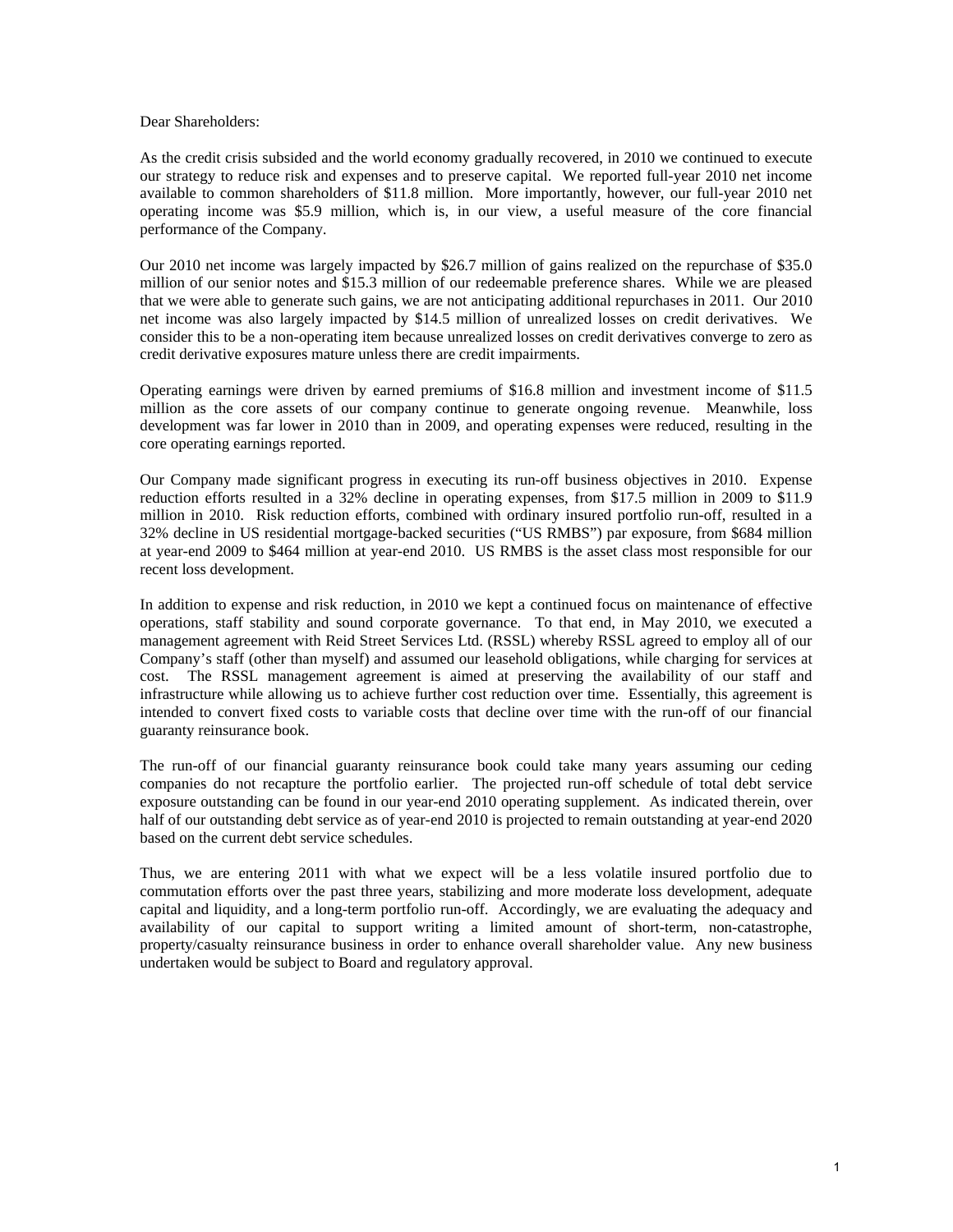Our objectives for 2011 are as follows:

- Continue to run-off our financial guaranty exposure with a focus on commuting exposures only if it is economical or reduces troubled exposures and loss volatility.
- Continue to reduce expenses consistent with our business requirements, with particular focus on achieving cost reduction through the RSSL management agreement.
- Explore the opportunity to write short-tail, non-catastrophe property/casualty reinsurance to enhance income and liquidity and complement our long-term financial guaranty run-off.

As you know, Vernon Endo and Ted Gilpin left our company in May 2010 in keeping with our strategic transition. I want to thank them for their contribution to our success in navigating the turbulent markets of the past three years and for positioning our company for the future. I also want to sincerely thank our staff for their dedication and commitment, which was particularly essential during the transition over the past year.

Sincerely,

David K. Steel President and Chief Executive Officer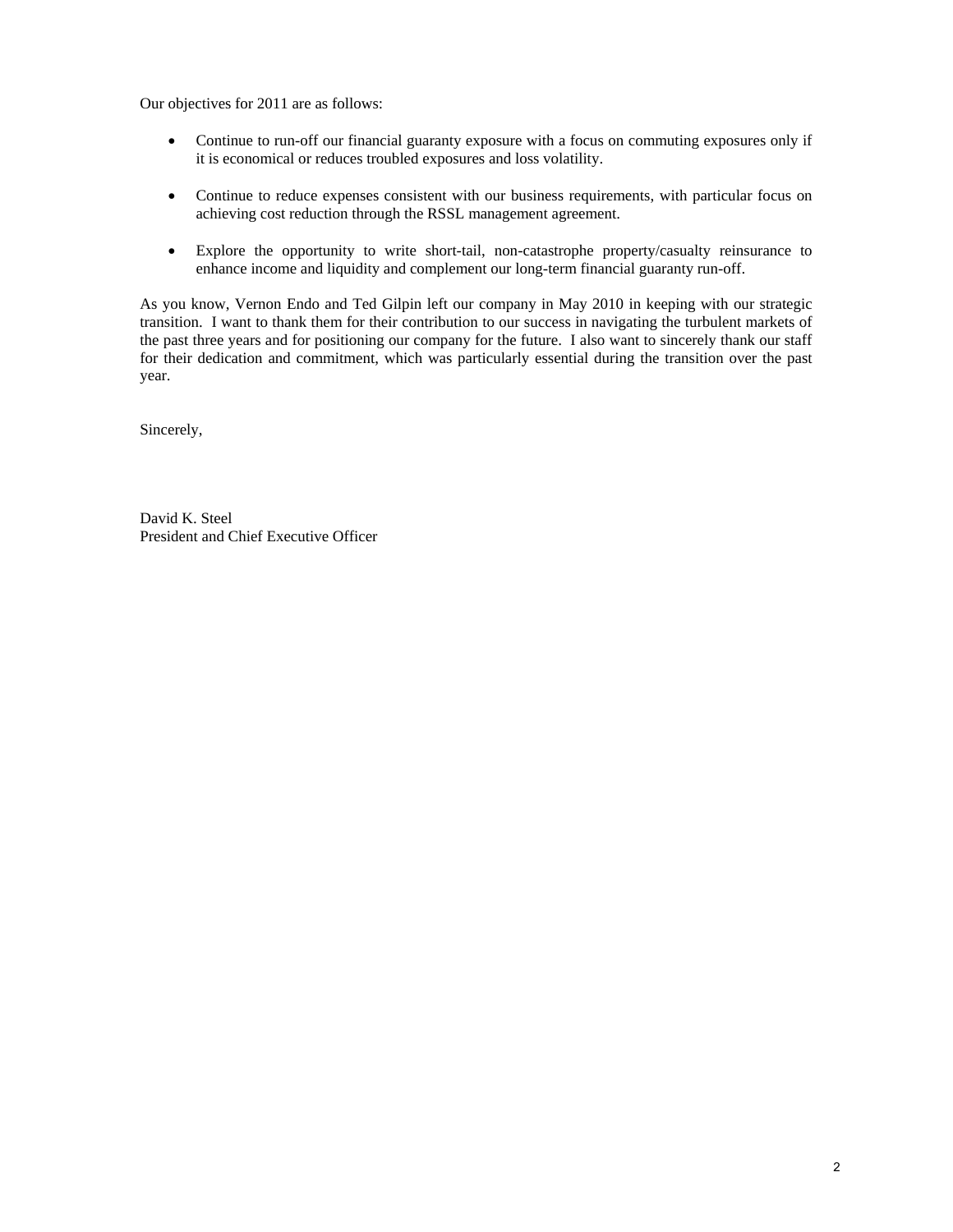#### **Business**

RAM Holdings Ltd., RAM Holdings II Ltd. and RAM Reinsurance Company Ltd ("RAM Re"), collectively the "RAM Re Group of Companies", were incorporated on January 28, 1998, under the laws of Bermuda. RAM Holdings Ltd. and RAM Holdings II Ltd., the owners of all of the voting and non-voting common shares of RAM Re, entered into an amalgamation (merger) agreement pursuant to which the two companies amalgamated as of May 1, 2006. Following the completion of the amalgamation, all of the common shares of RAM Re are held by RAM Holdings Ltd. ("the Company", "RAM Holdings" or ""we", "us" and "our"), the amalgamated entity of RAM Holdings Ltd. and RAM Holdings II Ltd.

On May 2, 2006, the Company completed an initial public offering ("IPO"), and the Company's common shares were thereafter traded on the NASDAQ Global Market under the symbol of "RAMR". Effective May 14, 2009, the Company's common shares were voluntarily delisted from the NASDAQ Global Market and thereafter trade on the Pink Sheets. In addition, the Company obtained a primary listing on the Bermuda Stock Exchange effective May 14, 2009.

RAM Re is a Bermuda-based company whose principal activity is the reinsurance of financial guarantees of public finance and structured finance debt obligations insured by monoline financial guaranty companies (the "primary insurers" or the "primaries"). We refer to the primaries that reinsured with RAM Re as "ceding companies". RAM Re provided reinsurance through treaty and facultative agreements that it maintains with each of its remaining customers. Financial guaranty reinsurance written by RAM Re generally provided for guarantees of scheduled principal and interest payments on an issuer's obligation in accordance with the obligation's original payment schedule and, in rare circumstances, such amounts are payable on an accelerated basis.

#### **Recent developments**

The unprecedented deterioration in the U.S. housing market during the latter half of 2007 through 2009 and the resulting lack of liquidity in the capital markets had a substantial adverse impact on the financial guaranty industry generally and the Company in particular. As a result of these adverse developments and the downgrades and subsequent withdrawal of the Company's ratings by Standard & Poor's Ratings Services ("S&P") and by Moody's Investors Service ("Moody's"), the Company has not renewed its reinsurance treaties with the primaries or written any new financial guaranty business since 2009.

#### **Business strategy**

In response to the economic and rating events referenced above, the Company continued its efforts through 2010 which it began in 2008 to reduce the volatility of its insured portfolio, to reduce its insured risk exposure, to preserve its capital position, to deleverage its balance sheet and to reduce its expenses. The following summarizes the Company's achievements and plans

- Insured portfolio run off: The Company commuted its entire insured portfolio assumed from Syncora Guaranty Re Ltd., MBIA Insurance Corporation, and Ambac Assurance Corporation effective July 25, 2008, November 30, 2008, and April 8, 2009, respectively, along with other smaller commutations throughout 2009, 2010 and the beginning of 2011. The Company does not intend to initiate commutation discussions in the future although may consider offers made by its ceding companies at acceptable prices. In addition, the Company has pursued legal actions against its ceding companies in cases where the Company disputes the validity of cessions made under its treaties or ceded losses. The Company is continuing to run off its existing book of business, which could take many years to accomplish as the longest stated remaining maturity of insured risk in its insured portfolio is approximately 57 years. The run off could be completed sooner if the insured portfolio is recaptured by the ceding companies prior to such maturity.
- Deleveraging and Dividends: During the first half of 2009, the Company completed a common share repurchase program and repurchased \$5.0 million of its Senior Notes due 2024 ("Senior Notes"). During the first quarter of 2010, the Company completed a tender offer for its Non-Cumulative Preference Shares, 3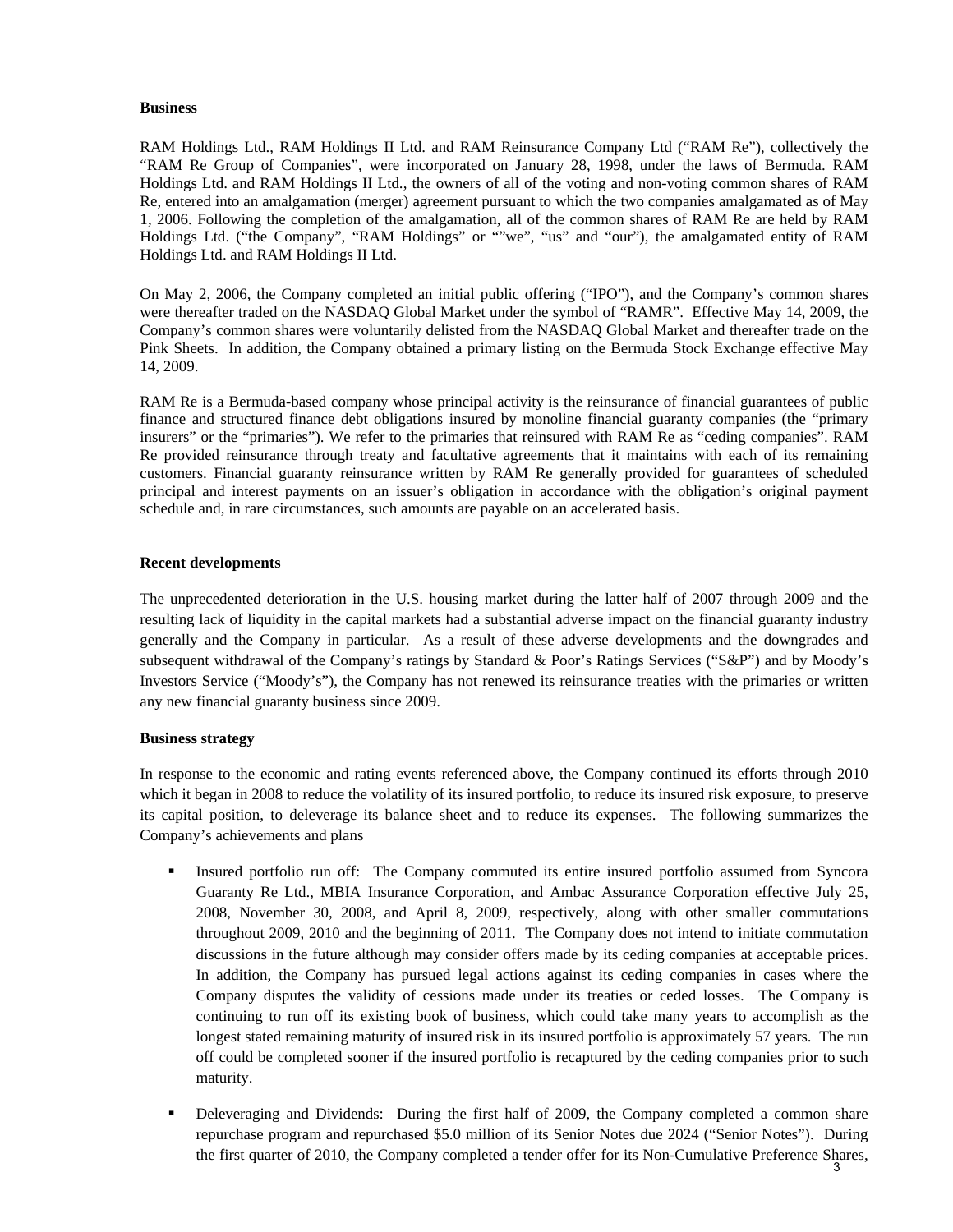Series A (the "Series A Preference Shares"), pursuant to which 15,300 shares were tendered out of the 75,000 shares outstanding; the Series A Preference Shares are mandatorily redeemable in 2066. The Company also repurchased \$10.0 million and \$25.0 million of its Senior Notes during the first and second quarters of 2010, respectively. In addition, during the first quarter of 2010, RAM Re completed a tender offer for its perpetual Class B Preference Shares (the "Class B Preference Shares" and, together with the Series A Preference Shares, the "Preference Shares"), pursuant to which 68.00 shares were tendered out of the 500.01 shares outstanding. The Company does not intend to actively pursue repurchases of any additional Preference Shares at this time, but may consider offers presented to the Company if economical and depending on available capital and liquidity.

The dividends on both the Series A Preference Shares and the Class B Preference Shares, which are noncumulative in the case of the Series A Preference Shares and are generally noncumulative in the case of the Class B Preference Shares, were suspended in 2009. The Company is not permitted under the terms of the Series A Preference Shares to pay common share dividends or repurchase common shares unless full dividends for the latest completed dividend period on all Series A Preference Shares have been paid. Accordingly, the Company has no plans at this time to liquidate, to pay common share dividends or to repurchase any of its common shares.

- Reducing expenses: In order to reduce its expenses during 2009, the Company de-listed from the NASDAQ and de-registered its securities under the Securities Exchange Act of 1934. As a result the Company is no longer required to file annual, quarterly and current reports or proxy statements with the U.S. Securities and Exchange Commission (the "SEC"). On March 17, 2009, the Company requested that Moody's Investor Service ("Moody's") withdraw its financial strength rating of RAM Re, and on May 20, 2009, the Company also requested that Standard & Poor's Rating Services ("S&P) withdraw its financial strength rating of RAM Re, which has resulted in the Company no longer paying annual fees to these agencies. RAM Re cancelled its bank soft capital facilities effective May 13, 2009, which provided capital for rating agency purposes only. In addition, at the Annual General Meeting in December 2009, the shareholders approved reductions in the size of both the RAM Holdings and RAM Re Boards to five members from eleven. The Company also completed a number of redundancies throughout 2009 and the beginning of 2010 to reduce staff costs. On May 1, 2010, the Company, RAM Re, Reid Street Services Ltd. ("RSSL") and Orpheus Group Ltd. entered into a Management Agreement whereby RSSL was contracted to provide to both the Company and RAM Re insurance management and administrative services. The fees payable by RAM and RAM Re to RSSL pursuant to the Management Agreement represent an allocation of the cost of the services and leasehold space provided by RSSL to RAM and RAM Re without a profit component. The RSSL management agreement is anticipated to contribute to further cost reduction over time.
- Capital preservation and new business: The Company has not written any financial guaranty business since 2009 and does not intend to write any new financial guaranty business in the future. The Company is currently considering writing other lines of business, specifically short tail, non-catastrophe, property/casualty business which would complement the Company's long tail financial guaranty business and enhance earnings, thereby further supporting the Company's overall capital position. Any new business undertaken would be subject to approval of the Board of Directors and the Company's regulators.

There can be no assurance that the strategies that have been implemented or that will be pursued in the future will improve the Company's business, financial condition, liquidity or results of operations or will not have a material adverse effect on the Company.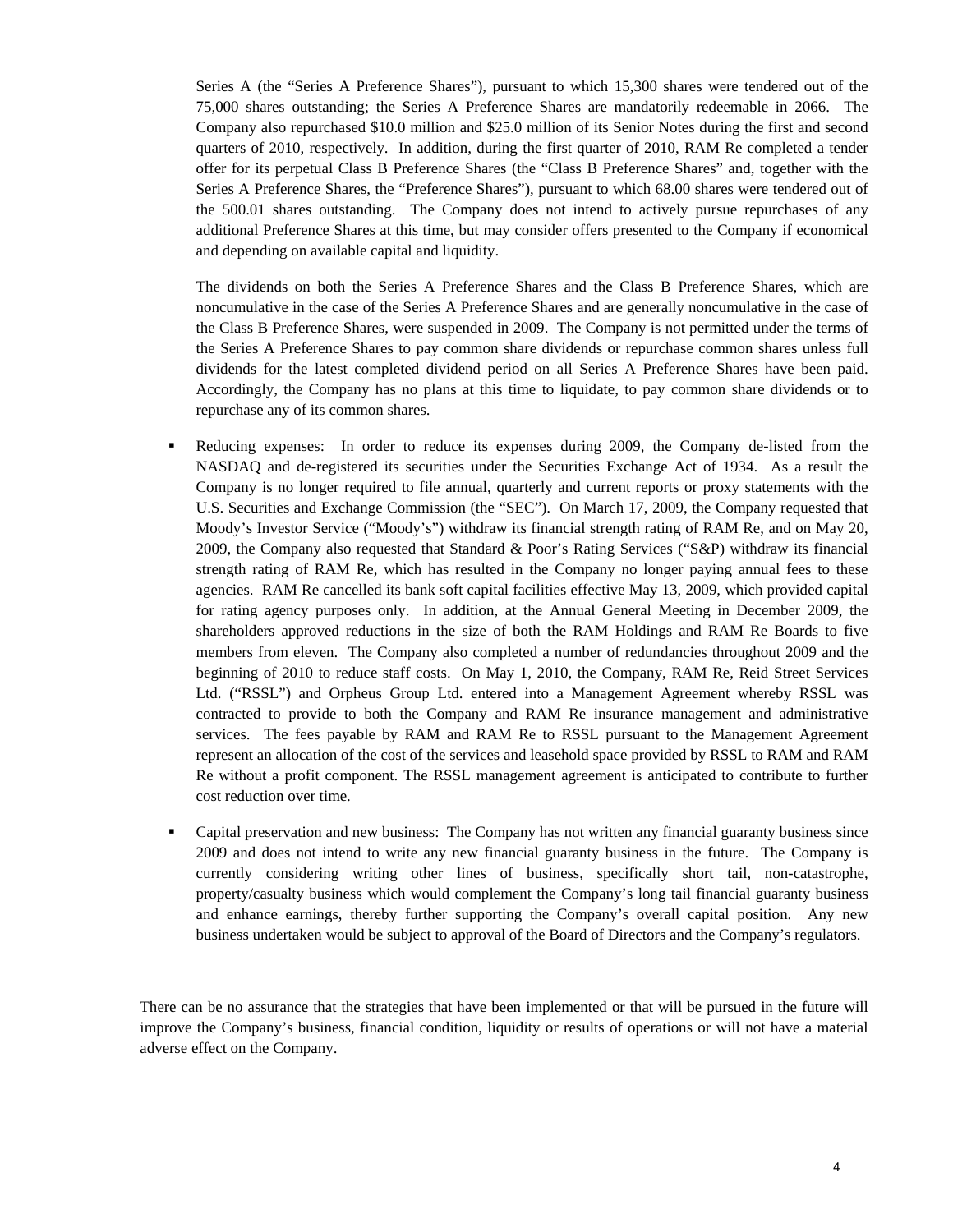### **Selected Five Year Financial Data**

The following financial information for the five years ended December 31, 2010, has been derived from RAM's Consolidated Financial Statements:

|                                                           | 2010 |          |    | 2009         |    | 2008                                               |    | 2007         | 2006 |              |
|-----------------------------------------------------------|------|----------|----|--------------|----|----------------------------------------------------|----|--------------|------|--------------|
|                                                           |      |          |    |              |    | (Dollars in thousands, unless indicated otherwise) |    |              |      |              |
| <b>Statement of Operations Data:</b>                      |      |          |    |              |    |                                                    |    |              |      |              |
|                                                           |      | 16,763   |    | 26,735       |    | 68,577                                             |    | 51,005       |      | 44,292       |
| Net change in fair value of credit derivatives            |      | (21,051) |    | 38.780       |    | 7.968                                              |    | (171,806)    |      | 3.190        |
|                                                           |      | 11,531   |    | 14,431       |    | 29,358                                             |    | 33,111       |      | 24,176       |
|                                                           |      | 2,380    |    | 3,810        |    | (2,356)                                            |    | (3,604)      |      | (1,002)      |
| Foreign currency gains (losses)                           |      | 68       |    | 473          |    | (51)                                               |    | 37           |      | 60           |
| Net gain on extinguishment of debt and redeemable         |      |          |    |              |    |                                                    |    |              |      |              |
|                                                           |      | 26,725   |    | 3,403        |    |                                                    |    |              |      |              |
| Net unrealized gain (loss) on other financial instruments |      |          |    |              |    |                                                    |    |              |      |              |
|                                                           |      |          |    | (1,197)      |    | 7,754                                              |    | 35,330       |      |              |
|                                                           |      | 36.416   |    | 86,435       |    | 111,250                                            |    | (55, 927)    |      | 70.716       |
|                                                           |      | 5,737    |    | 20,684       |    | 214,828                                            |    | 48,026       |      | (2,781)      |
|                                                           |      | 6,116    |    | 18,540       |    | 30,576                                             |    | 18,418       |      | 16,315       |
|                                                           |      | 11,860   |    | 17,526       |    | 16,930                                             |    | 13,373       |      | 13,379       |
|                                                           |      | 918      |    | 2,504        |    | 8,375                                              |    | 8,375        |      | 2,750        |
|                                                           |      | 24,631   |    | 59,254       |    | 270,709                                            |    | 88,192       |      | 29,663       |
|                                                           | \$   | 11,785   |    | \$<br>27,181 |    | \$(159, 459)                                       |    | \$(144,119)  |      | \$<br>41,053 |
| Non-controlling interest - dividends                      |      |          |    | (922)        |    |                                                    |    |              |      |              |
| Net income (loss) available to common                     | \$   | 11.785   |    | \$<br>26,259 |    | \$(159, 459)                                       |    | \$(144, 119) |      | \$<br>41.053 |
|                                                           |      |          |    |              |    |                                                    |    |              |      |              |
|                                                           |      | 0.45     |    | 0.98         |    | (5.85)                                             |    | (5.29)       |      | 1.53         |
|                                                           |      | 0.45     |    | 0.98         |    | (5.85)                                             |    | (5.29)       |      | 1.53         |
| <b>Balance Sheet Data:</b>                                |      |          |    |              |    |                                                    |    |              |      |              |
|                                                           |      | 314,060  |    | \$ 357,976   |    | \$438,938                                          |    | \$717,037    |      | \$620,578    |
| Reinsurance balance receivable                            |      | 17,659   |    | 22,345       |    | 1,115                                              |    | 3,645        |      | 3,464        |
|                                                           |      | 54,870   |    | 61,900       |    | 74,795                                             |    | 87,304       |      | 73,838       |
|                                                           |      | 408,352  |    | 457,826      |    | 574,282                                            |    | 860,265      |      | 711,843      |
| Reserve for losses and loss adjustment expense            |      | 52,412   |    | 56,672       |    | 95,794                                             |    | 63,798       |      | 14,506       |
|                                                           |      | 133,666  |    | 153,430      |    | 158,594                                            |    | 239,957      |      | 192,641      |
|                                                           |      |          |    | 35,000       |    | 40,000                                             |    | 40,000       |      | 40,000       |
|                                                           |      | 59,700   |    | 75,000       |    | 75,000                                             |    | 75,000       |      | 75,000       |
|                                                           |      | 63,525   |    | 50,135       |    | 85,354                                             |    | 180.589      |      | 1.621        |
|                                                           |      | 310,551  |    | 373,906      |    | 484.924                                            |    | 607,953      |      | 332,576      |
| Accumulated other comprehensive (loss) income             |      | 10,813   |    | 7,400        |    | 6,331                                              |    | 10,888       |      | (5, 497)     |
| Non-controlling interest Class B preference shares        |      | 7,011    |    | 8,114        |    |                                                    |    |              |      |              |
|                                                           |      | 90,790   |    | 75,806       |    | 89,358                                             |    | 252,313      |      | 379,267      |
|                                                           |      | 97,801   |    | 83,920       |    | 89,358                                             |    | 252,313      |      | 379,267      |
|                                                           | \$   | 3.44     | \$ | 2.88         | \$ | 3.28                                               | \$ | 9.26         | \$   | 13.93        |

(1) Certain reclassifications have been made to the prior year's amounts to conform to the current year's presentation.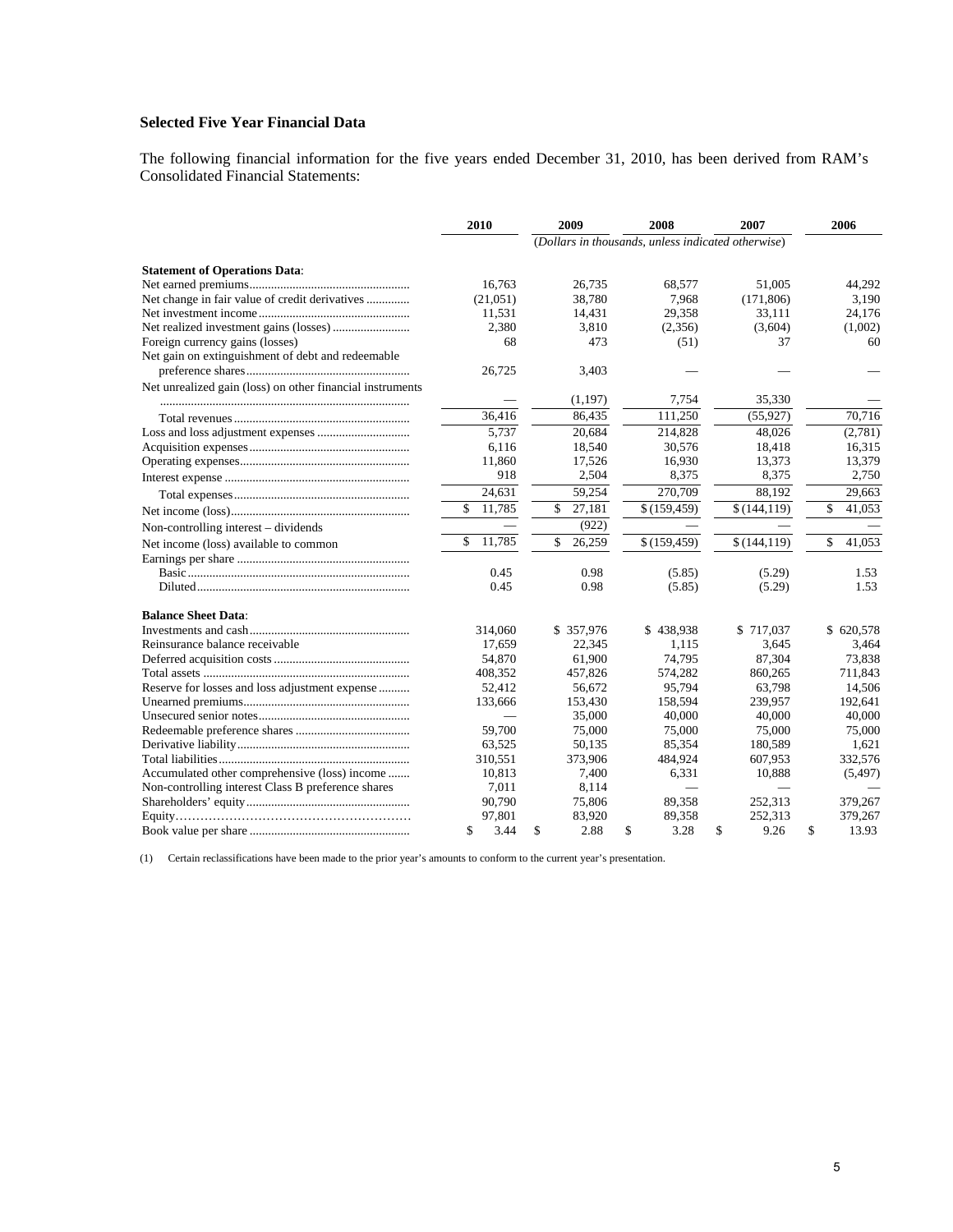|                                                                                | 2010                                               | 2009   | 2008   | 2007   | 2006   |  |  |
|--------------------------------------------------------------------------------|----------------------------------------------------|--------|--------|--------|--------|--|--|
|                                                                                | (Dollars in thousands, unless indicated otherwise) |        |        |        |        |  |  |
| <b>Financial Ratios (Based on U.S. GAAP Income</b><br><b>Statement Data</b> ): |                                                    |        |        |        |        |  |  |
|                                                                                | 34.2%                                              | 77.4%  | 313.3% | 94.2%  | (6.3)% |  |  |
|                                                                                | 36.5%                                              | 69.3%  | 44.6%  | 36.1%  | 36.8%  |  |  |
|                                                                                | 70.8%                                              | 65.6%  | 24.7%  | 26.2%  | 30.2%  |  |  |
|                                                                                | 141.5%                                             | 212.3% | 382.6% | 156.5% | 60.7%  |  |  |
| <b>Non-GAAP Supplemental Data:</b>                                             |                                                    |        |        |        |        |  |  |
|                                                                                | 18.506                                             | 20.361 | 29,957 | 45.394 | 31.119 |  |  |
|                                                                                | 29.448                                             | 32,601 | 50,737 | 71.911 | 50,944 |  |  |

1 Calculated by dividing loss and loss adjustment expenses by net earned premiums

2 Calculated by dividing acquisition expenses by net earned premiums

3 Calculated by dividing operating expenses by net earned premiums

4 Loss, acquisition and operating expense ratio may not total combined ratio due to rounding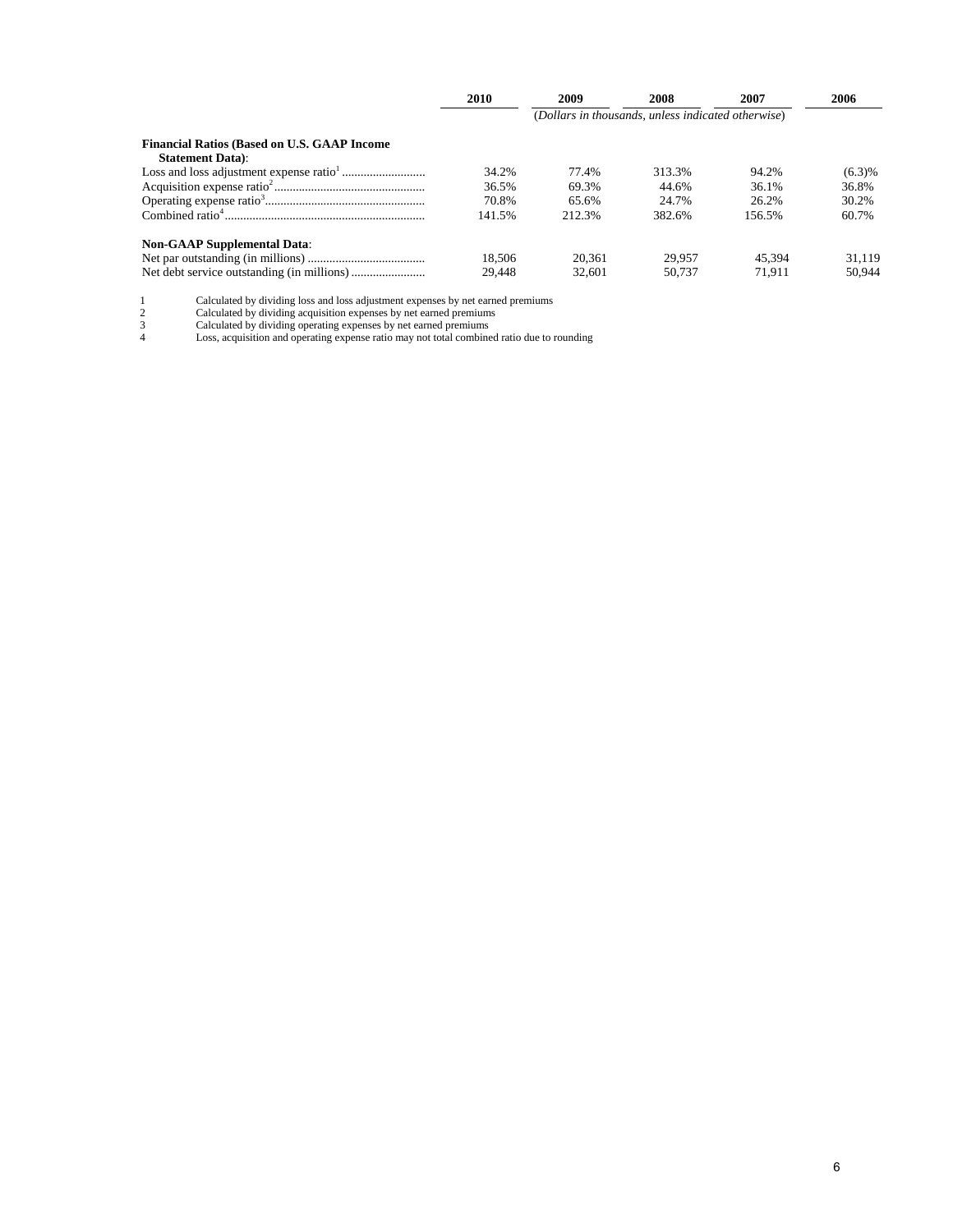#### **Management's analysis of results of operations**

#### *Year ended December 31, 2010, compared to December 31, 2009:*

*Net income available to common shareholders:* Net income available to common shareholders for the full year 2010 was \$11.8 million, or net income of \$0.45 per diluted share, compared to net income of \$26.3 million, or net income of \$0.98 per diluted share, for the full year 2009.

The net income available to common shareholders of \$11.8 million for the year ended December 31, 2010, was primarily due to the following factors:

- A gain on the repurchase of the Company's Series A Preference Shares of \$11.5 million and gains on the repurchase of the Company's remaining Senior Notes of \$15.3 million.
- These gains were offset by unrealized losses on credit derivatives of \$(14.5) million, primarily due to (i) a decrease in the adjustment for RAM's own non-performance risk partially offset by (ii) the narrowing credit spreads in the market resulting in a decrease in gross unrealized losses. Gross unrealized losses on credit derivatives are offset by the adjustment for the Company's own non-performance risk in accordance with fair value accounting standards. The effect of this adjustment for the Company's own non-performance risk was a reduction in RAM's derivative liability of approximately \$71.3 million at December 31, 2010.

Net income of \$26.3 million for the year ended December 31, 2009, was primarily due to the following factors:

- Unrealized gains on credit derivatives of \$34.5 million, primarily due to the narrowing credit spreads in the market resulting in a decrease in gross unrealized losses. Gross unrealized losses on credit derivatives were offset by the adjustment for the Company's own non-performance risk in accordance with fair value accounting standards. The effect of this adjustment for the Company's own non-performance risk was a reduction in the Company's derivative liability of approximately \$146.8 million at December 31, 2009.
- These gains were offset by loss and loss adjustment expenses of \$20.7 million during the year ended December 31, 2009. These losses are primarily the result of continued adverse developments on the Company's exposure to insured transactions with U.S. residential mortgage-backed security ("RMBS") exposures, particularly subprime, Home Equity Lines of Credit ("HELOC") and Alt-A transactions from the  $2005 - 2007$  vintages.

#### *Commutations:*

The following commutations were completed during the years ended December 31, 2010 and 2009, which affected net income as follows:

#### Assured commutation

On December 22, 2010, RAM Re entered into a Settlement, Reassumption and Release Agreement (the "Assured Commutation Agreement") with Assured Guaranty Corp. ("Assured"). The Assured Commutation Agreement provided, among other things, for RAM Re to make a \$10.3 million payment to commute seven policies previously assumed from Assured, with par in-force of \$123.0 million, primarily relating to RMBS securities. In return, each party was released from all liabilities and obligations of the commuted policies.

The effect of the Assured commutation on the Company's results of operations was to (i) reduce gross written premiums and unearned premiums by \$0.1 million, resulting in no impact on earned premiums, (ii) increase net change in fair value of credit derivatives by a gain of \$11.1 million, made up of a decrease in unrealized losses of \$19.5 million, offset by realized losses of \$8.4 million, and (iii) increase losses and loss adjustment expenses by \$0.4 million, resulting in an overall gain to net income at the time of commutation of \$10.7 million.

#### Ambac commutation

On April 7, 2009, RAM Re entered into a commutation agreement (the "Ambac Commutation Agreement") with Ambac Assurance Corporation and its affiliate ("Ambac"). The Ambac Commutation Agreement provided, among other things, for RAM Re to pay a \$97 million settlement payment and \$1.3 million of claims payments, by means of a release to Ambac of securities in Ambac's trust account valued at \$97.8 million and a cash payment of \$0.5 million, to commute the entire \$6.8 billion insured portfolio assumed from Ambac, and for each party thereto to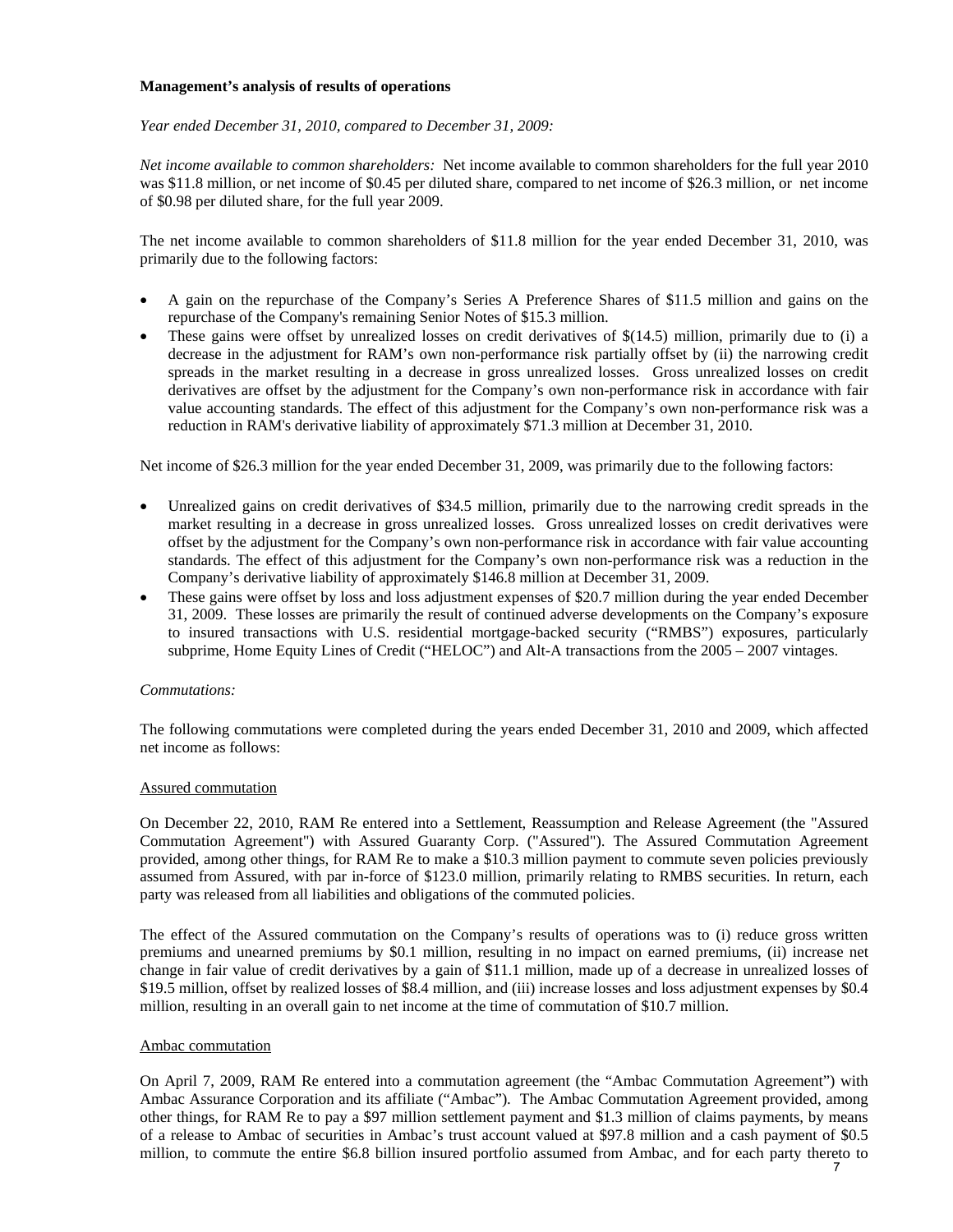release the other party from all liabilities and obligations under all reinsurance agreements between the parties. The securities in the trust account and cash payment were received by Ambac, and the releases set forth in the Ambac Commutation Agreement became effective on April 8, 2009.

The effect of the Ambac commutation on the Company's results of operations was to (i) reduce gross written premiums and unearned premiums by \$155.5 million, resulting in no impact on earned premiums, and (ii) decrease loss and loss adjustment expenses by \$8.7 million, resulting in an overall gain to net income at the time of commutation of \$8.7 million.

#### Other commutations

During 2009, the Company completed two other commutations with ceding companies and a retrocessionaire, reducing net outstanding par exposure in RAM Re's insured portfolio by \$0.3 billion for net payments totaling \$0.9 million. The effect of these commutations on the Company's consolidated results of operations was to (i) decrease gross written premiums and unearned premiums by \$1.1 million, (ii) decrease ceded reinsurance premiums and prepaid reinsurance premiums by \$1.0 million with no impact on earned premium, (iii) increase net change in fair value of credit derivatives by a gain of \$0.9 million, and (iv) increase paid losses by \$1.0 million, resulting in an overall reduction to net income of \$0.1 million. In addition, as discussed in Note 24 – Subsequent events to the Consolidated Financial Statements included herein, we entered into an additional commutation arrangement with one of our ceding companies in February 2011.

#### *Summary of results of operations:*

*Net Earned Premiums:* Net earned premiums in 2010 of \$16.8 million were 37% lower than the \$26.7 million earned in 2009. By eliminating accelerated premiums from refundings of \$2.5 million from total earned premiums, normal earned premiums in 2010 were \$14.3 million, 11% lower than the comparative 2009 period, which included accelerated premiums from refundings of \$10.6 million. The decline in the 2010 earned premiums after refundings primarily reflected the reduction in ongoing earnings due to the commutation of the treaty with Ambac in the second quarter of 2009.

*Net Change in Fair Value of Credit Derivatives:* Net change in fair value of credit derivatives consists of the following relating to our credit derivative policies:

|                                                    |   | <b>Years ended December 31,</b> |             |  |  |  |
|----------------------------------------------------|---|---------------------------------|-------------|--|--|--|
|                                                    |   | <b>2010</b>                     | 2009        |  |  |  |
| Change in fair value of credit derivatives:        |   |                                 |             |  |  |  |
| Credit derivative premiums received and receivable | S | 7,487,248 \$                    | 7,720,462   |  |  |  |
| Expenses on credit derivatives                     |   | (2,722,922)                     | (3,343,075) |  |  |  |
| Losses and loss adjustment expenses                |   | (11, 277, 139)                  | (87, 571)   |  |  |  |
| Realized (losses)/gains and other settlements      |   | (6,512,813)                     | 4,289,816   |  |  |  |
| <b>Unrealized (losses)/gains</b>                   |   | (14, 537, 866)                  | 34,490,512  |  |  |  |
| Net change in fair value of credit derivatives     |   | $(21,050,679)$ \$               | 38,780,328  |  |  |  |

Net change in fair value of credit derivatives totaled a loss of \$(21.1) million in 2010, which was \$59.9 million below the \$38.8 million gain in 2009. Net change in fair value of credit derivatives for the years ended December 31, 2010 and 2009, were comprised of \$(14.5) million and \$34.5 million of unrealized gains (losses) on derivatives, respectively, and \$(6.5) million and \$4.3 million of realized gains (losses), respectively. The increase in the unrealized losses in 2010 is primarily due to the decrease in the adjustment for the Company's own nonperformance risk offset by a reduction in the gross unrealized losses. Gross unrealized losses on credit derivative policies decreased in 2010 primarily due to improvements in pricing across the portfolio along with the reduction of unrealized losses on commutation of a number of credit derivative policies with Assured. Gross unrealized gains (losses) on credit derivatives in 2010 and 2009, were offset by the adjustment for the Company's own nonperformance risk in accordance with fair value accounting standards. The effect of this adjustment for the Company's own non-performance risk was a reduction in the Company's derivative liability of approximately \$71.3 million and \$146.8 million at December 31, 2010 and 2009, respectively.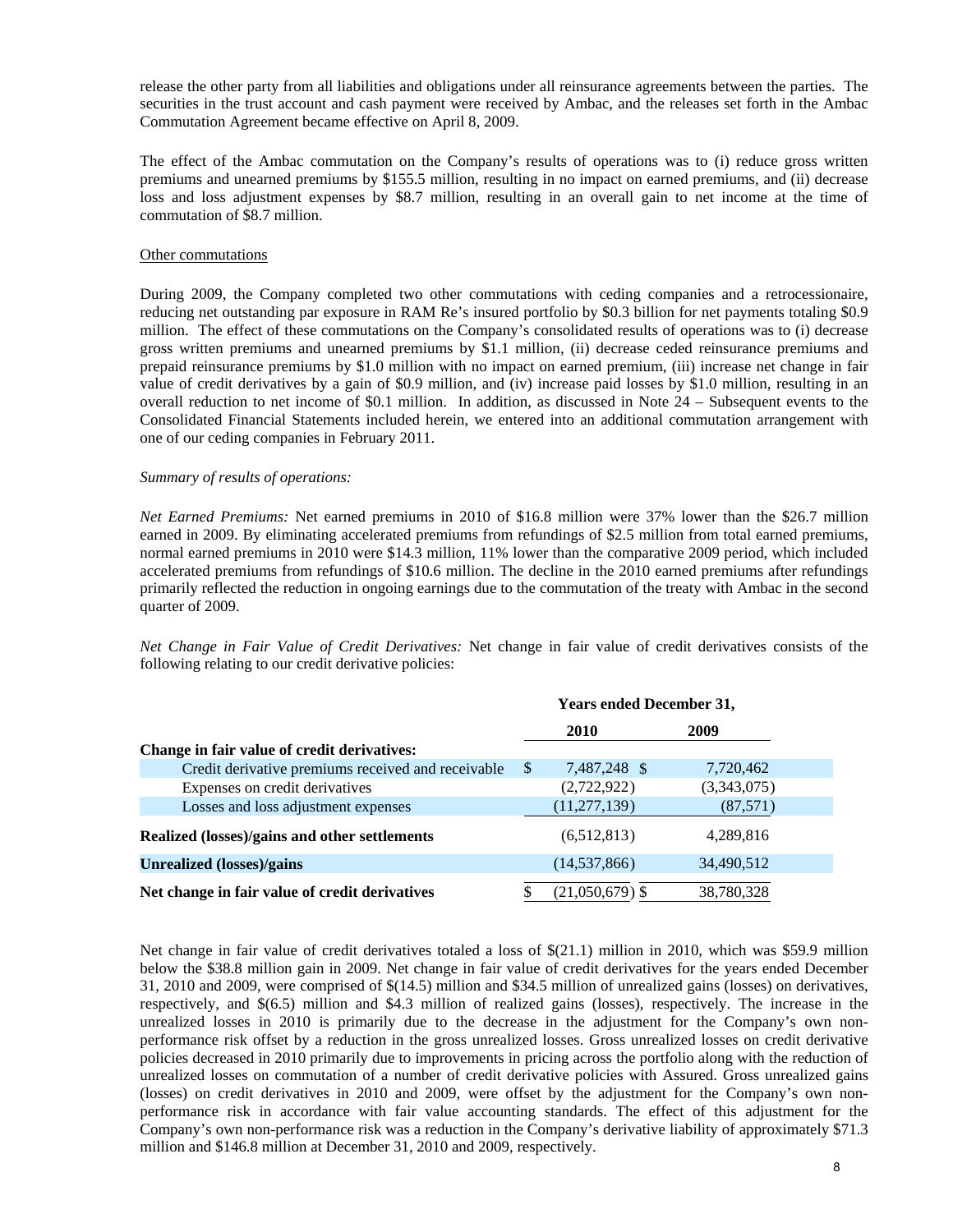Realized (losses) gains and other settlements consists of credit derivative premiums received and receivable, which represents premium income relating to credit default swap policies (net of acquisition expenses) and loss and loss adjustment expenses on those policies. Included within realized gains and other settlements were premiums received and receivable of \$7.5 million in 2010, a decrease of \$0.2 million from the \$7.7 million in 2009. The decrease is primarily related to the reduction in the Company's insured portfolio. Included within realized losses was \$8.4 million of realized losses associated with the commutation with Assured as discussed above.

*Net Investment Income:* Net investment income for 2010 was \$11.5 million, 20% below the \$14.4 million recorded in 2009. The decrease in investment income in 2010 over the prior year's comparative period was primarily the result of a decrease in cash and invested assets due to payments on commutations in 2009 totaling \$99.2 million, together with a decrease of \$25.3 million in cash and invested assets during the first half of 2010 due to payments associated with the repurchases of the Company's Senior Notes, a portion of the Series A Preference Shares of the Company and a portion of the Class B Preference Shares of RAM Re. The decrease in investment income is also due to a decline in the book yield on the invested assets from 3.7% to 3.4% as of December 31, 2010.

*Net Realized Gains on Investments and Net Other-Than-Temporary Impairment Losses:* Net realized gains on investments for the year ended December 31, 2010, were \$2.4 million compared to \$8.9 million for the comparative 2009 period, offset by immaterial and \$5.1 million of other-than-temporary impairment losses, respectively.

During the year ended December 31, 2010, the Company recognized immaterial other than temporary impairments ("OTTI") on an investment with subprime exposure. During 2009, the Company recognized \$0.9 million relating to an investment with subprime exposure, the fair value of this investment was \$0.3 million at December 31, 2009, and a credit loss of \$0.1 million was taken on another bond with subprime exposure, the fair value of this security was \$0.1 million at December 31, 2009. OTTI of \$2.0 million was recognized on securities which the Company had the intent to sell in the period and a loss of \$2.1 million was recognized on a corporate bond which the Company believed to be other than temporarily impaired in the first quarter of 2009. On implementation of new guidance issued by the Financial Accounting Standards Board ("FASB") on OTTI during the second quarter of 2009, \$1.9 million of this OTTI was reversed through retained earnings to leave only the credit portion of the loss in retained earnings.

*Net Gain on Extinguishment of Redeemable preference shares and Deb*t: During the year ended December 31, 2010 the Company purchased \$35.0 million of its remaining Senior Notes for \$19.7 million, realizing a gain of \$15.3 million. During the comparable 2009 period, the Company purchased \$5.0 million of its \$40.0 million Senior Notes for \$1.6 million, realizing a gain of \$3.4 million. The Senior Notes that were repurchased were cancelled immediately after such repurchases. During the year ended December 31, 2010 the Company purchased \$15.3 million of its Series A Preference Shares for \$3.8 million realizing a gain of \$11.5 million.

*Loss and Loss Adjustment Expenses:* Loss and loss adjustment expenses for the year ended December 31, 2010 were \$5.7 million, or a loss ratio of 34%. The improvement in the 2010 loss ratio was attributable to several factors including improved delinquency experience and an increase in representation and warranties repurchase credits on the Company's exposure to insured RMBS transactions. Loss and loss adjustment expenses for the year ended December 31, 2009, were \$20.7 million, contributing to a loss ratio of 78%. This loss ratio was primarily the result of adverse developments on the Company's exposure to insured transactions with residential mortgage-backed security ("RMBS") exposures, particularly subprime, Home Equity Lines of Credit ("HELOC") and Alt-A transactions from the 2005 – 2007 vintages.

*Acquisition Expenses:* Acquisition expenses for the years ended December 31, 2010 and 2009, were \$6.1 million and \$18.5 million, respectively. The decrease in acquisition expenses in 2010 as compared to 2009 was primarily due to the following items: (i) the write off in 2009, of **\$**4.4 million of Deferred Acquisition Costs ("DAC") which were not considered recoverable, (ii) an increase in 2009 in the recognition of previously deferred operating expenses of \$1.9 million due to a commutation during the second quarter of 2009 and (iii) a \$1.3 million credit to acquisition expenses in 2010 due to the early termination on an installment contract where the DAC had previously been expensed as part of the Company's DAC deficiency review noted above. Each period changes in premiums written and related acquisition costs are made on installment policies, and any change in written premiums or acquisition expenses is normally offset by a corresponding change in unearned premium or deferred acquisition costs ("DAC"), respectively, in accordance with ASC 944-20. During the fourth quarter 2010, due to the early termination of an installment policy, there was an adjustment to premiums written and unearned premiums, with no effect on earned premium. There was a corresponding decrease in acquisition costs; however, as discussed above, the associated DAC had previously been written off in 2009 and therefore the change resulted in a credit to acquisition expenses with no corresponding adjustment to DAC. This resulted in a \$1.3 million reduction in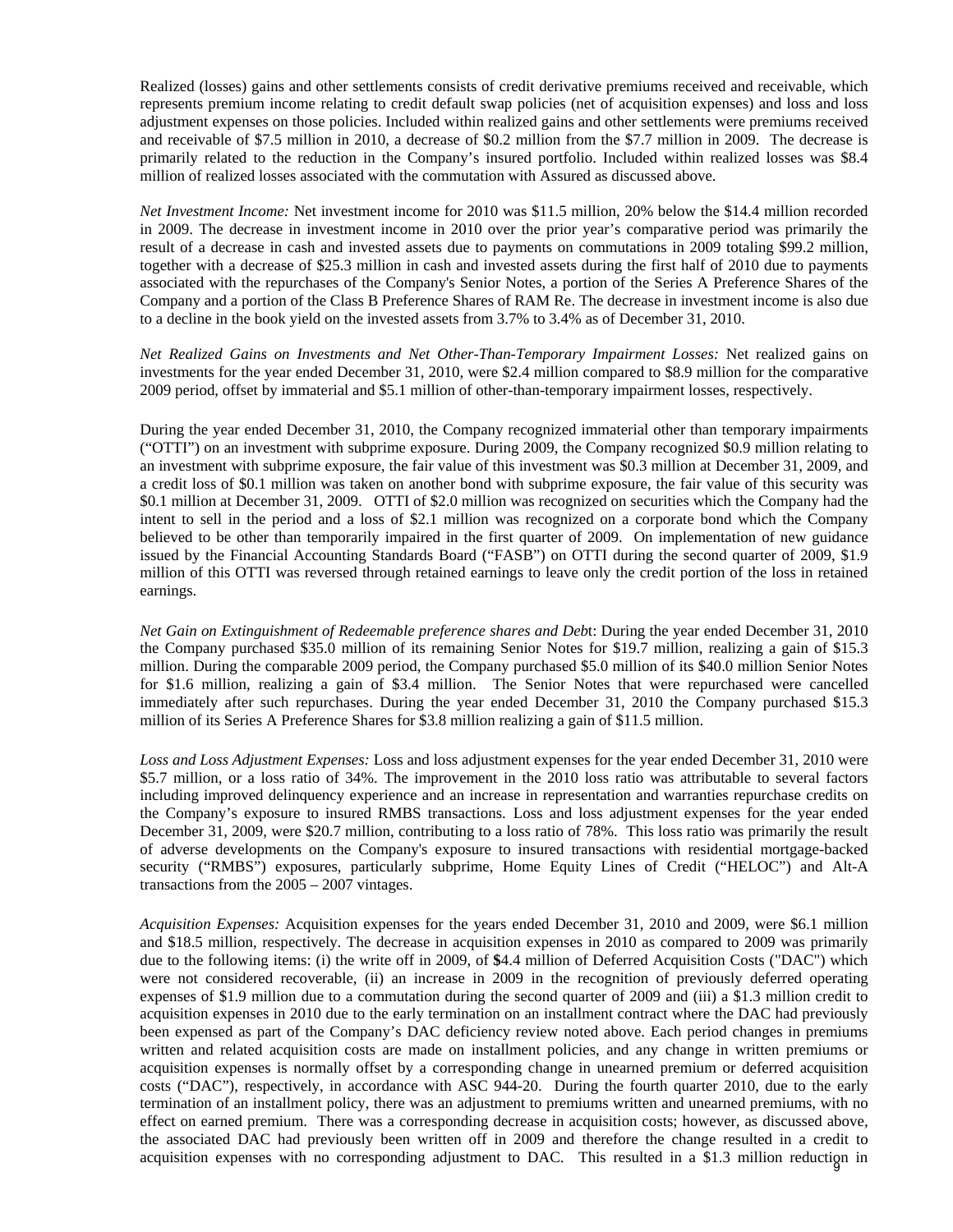acquisition expenses during the fourth quarter 2010. Excluding the above items, acquisition expenses are closely related to earned premiums. Thus, the decrease in acquisition expenses in 2010 as compared to the comparable 2009 period was also due to the decrease in earned premiums in the period.

*Operating Expenses:* Operating expenses for the year ended December 31, 2010, were \$11.9 million, compared to \$17.5 million for the comparable 2009 period. The decrease in operating expenses for 2010 as compared to 2009 was primarily due to (i) reductions in staff made during 2009 and 2010 and (ii) other expense-reducing measures taken in 2009, such as de-listing from the NASDAQ, suspending the Company's obligation to file reports with the SEC and withdrawal of RAM Re's financial strength ratings, which had their full impact in 2010.

*Interest Expense:* Interest expense was \$0.9 million and \$2.5 million for the years ended December 31, 2010 and 2009, respectively. The decline in interest expense for the year ended December 31, 2010 was the result of the repurchase of the Company's remaining Senior Notes during 2010.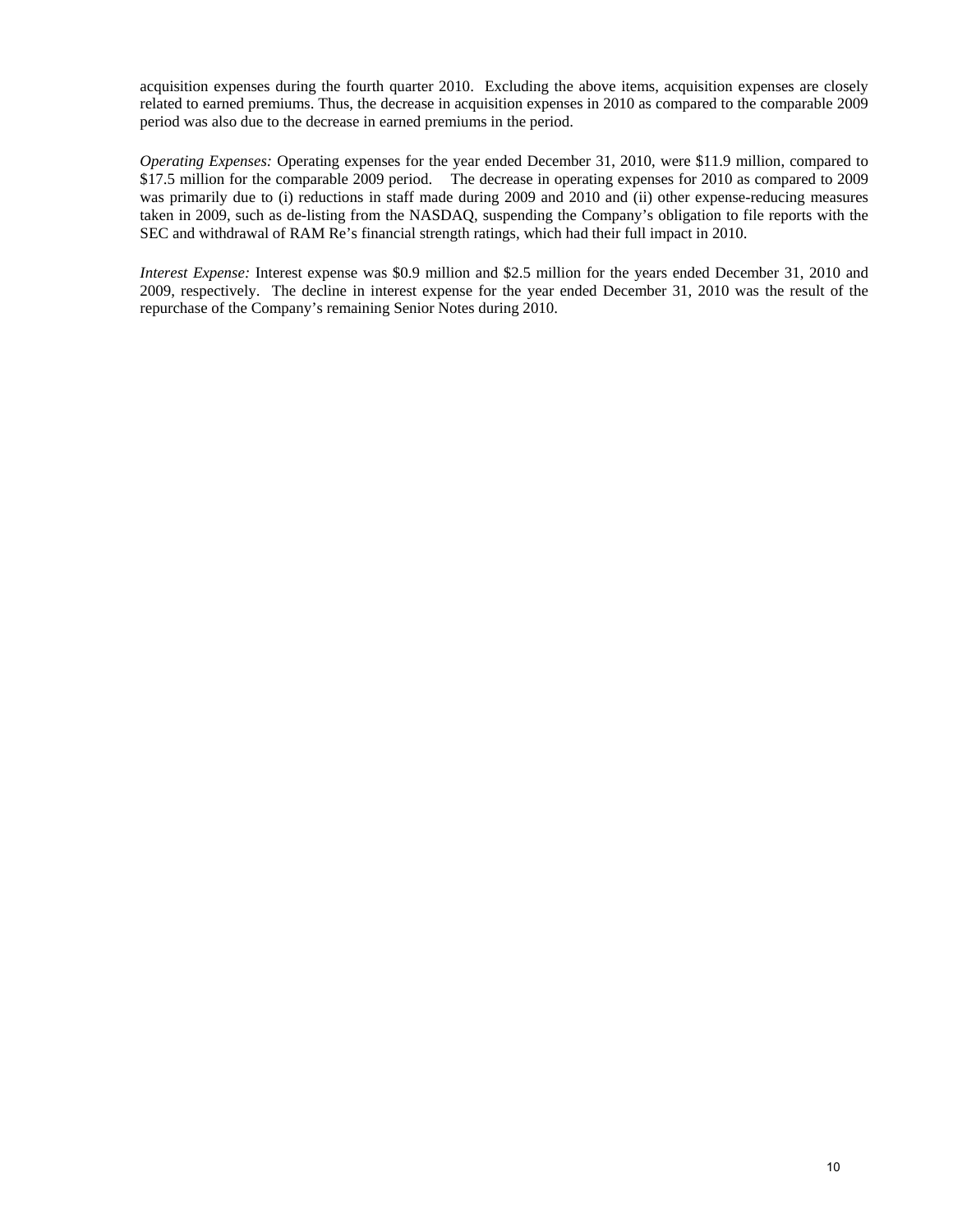# **RAM Holdings Ltd.**

**Consolidated Financial Statements For the Year Ended December 31, 2010**